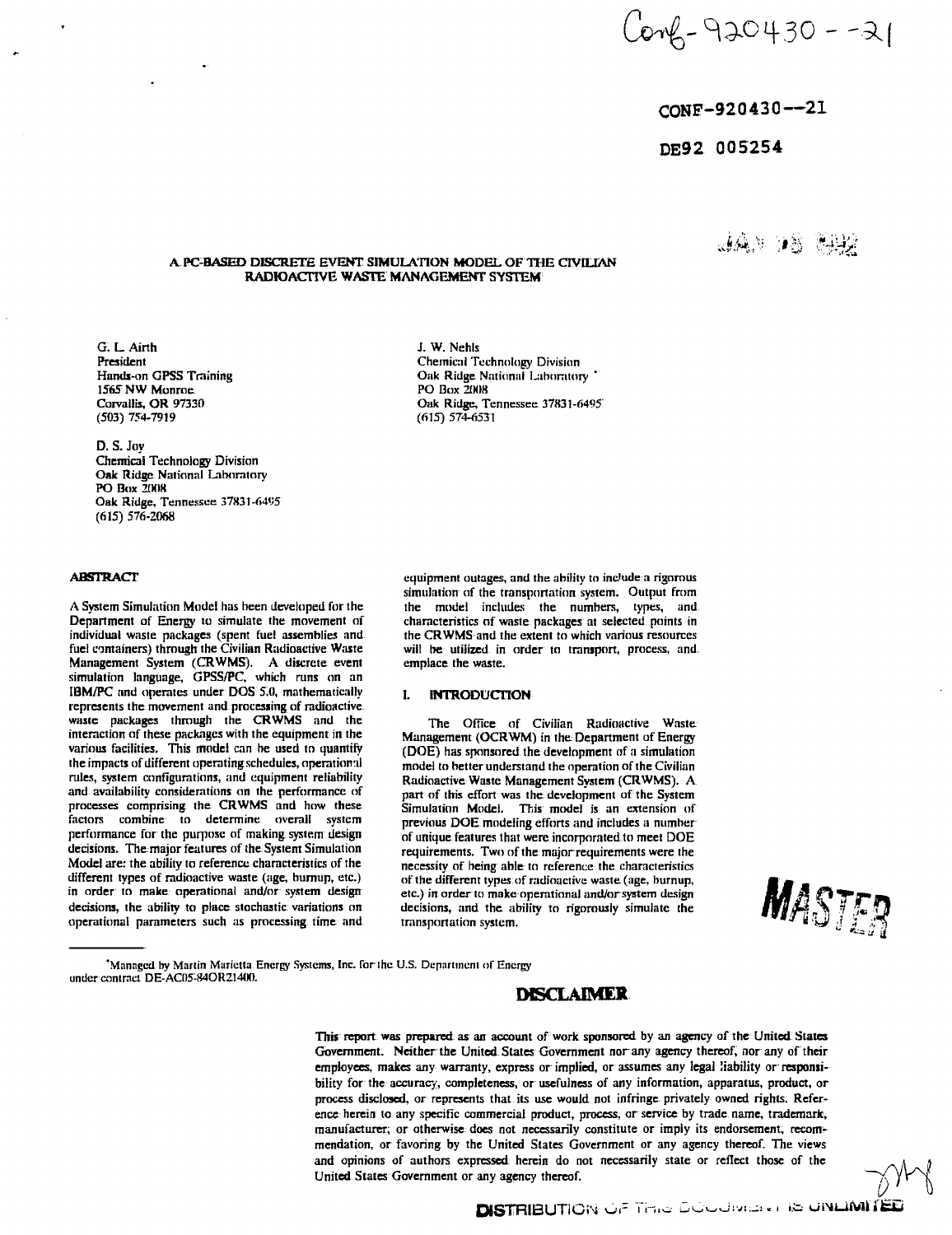The System Simulation Model uses a discrete event software language, GPSS.' which operates on an IBM/PC. The GPSS software simulates the movement of radioactive waste packages through the CRWMS. The model also estimates the extent to which various pieces of equipment wiil be used in order to process the waste. It is envisioned that this model will he used to assess the overall operational characteristics of the various elements of the CRWMS by identifying bottlenecks, over or under utilization of equipment, potential storage capacities, etc.

## **II. MODEL DESIGN AND** STRUCTURE

The System Simulation Model simulates the movement of spent fuel assemblies from fuel acceptance by the CRWMS at the reactors to eventual emplacement in a geological formation at a repository. Intermediate waste processing and storage are provided at a monitored retrievable storage (MRS) facility. Facility designs used in the model are based on the CRWMS description used in the FY 1W0 DOE Reference System Performance Evaluation (RSPE).<sup>33</sup> Five major elements are included in the System Simulation Model: reactor storage facilities, an MRS, a repository, a cask maintenance facility, and the transportation system.

The primary data input for the System Simulation Model comes from the Waste Stream Analysis Model (WSA).<sup>4</sup> These data include the number of spent fuel shipments to he transported from the individual reactor sites annually and the physical and radiological characteristics of each fuel assembly being transported. The characteristics include: assembly type, date of discharge, burnup. enrichment, metric tons of uranium (MTU), and assembly identification (ID). The characteristic information can be assessed at any time during the simulation for making logistical, operational and/or system design decisions. The WSA data file also includes key transportation information including the type of from-reactor cask ascd to make the individual shipments, the number of assemblies in each cask load, and the appropriate destination.

A storage-only MRS is included in the System Simulation Model. The design of this facility is based on the use of large cement silo storage casks to provide temporary storage. The spent fuel handling portion of the MRS includes two unloading cells. Each cell includes a series of ports for unloading from-reactor casks, loading MRS-to-repository transportation casks, and loading or unloading silo storage casks. Assemblies unloaded from the from-reactor transport casks are transferred directly into an MRS-to-repository transportation cask or a silo storage cask, if neither of these casks are available, the assembly is temporarily placed into the in-cell lag storage facility. The MRS simulation is designed to accommodate a rail cask flow

through assumption, in which some of the rail shipments arriving at the MRS w^il not be unloaded but will be included in the unit trains transporting fuel assemblies from the MRS to the repository. The flow through shipments are identified in the WSA data file.

The repository is assumed to receive spent fuel shipments from the MRS and western reactors. In addition to the spent fuel shipments, additional shipments of defense high level waste will be received from various DOE facilities. In the System Simulation Model, the repository is assumed to contain three unloading ports forspent fuel casks and two unloading ports for defense high level waste casks. After the casks arc unloaded, the radioactive waste is placed into waste packages prior to emplacement in the geologic formation. A number of different waste package designs are currently included in the System Simulation Model and other design concepts can easily be added.

The transportation simulation is based on information included in the April 1991 version of OCRWM's Transportation System Data Base (TSDB). Each individual fuel storage facility at the commercial nuclear reactor sites is simulated in the System Simulation Model. This level of detail permits the inclusion of cask dispatching algorithms that direct casks only to reactors where the cask can be loaded immediately, thus avoiding queuing of empty casks at reactors. The dispatching algorithms arc also designed to include the definition of periods of time (orwindows) when the reactors will not be able to load casks. These periods of unavailability can he used to simulate reactor refueling, maintenance, periods of high load, or periods of inclement weather. These windows can also he used to schedule the cask loading activities for reactors that arc prohibited from loading transportation casks when the reactor is operating. Up to three windows can he defined for each reactor in each year of the simulation. The dispatching algorithms can be easily modified to simulate different reactor servicing policies. Simulation of the individual fuel storage locations also permits the addition of reactor-specific processing times when these data become available.

Each transportation cask is maintained annually at a cask maintenance facility that is assumed to be able to process four casks simultaneously. The model assumes that any needed spent fuel cask basket changes will be performed at the cask maintenance facility at the start of the year and that no additional basket changes will occur during the year.

The GPSS/PC software used in the System Simulation Model creates a number of transactions that move through the various facility flow sheets according to prescribed logical conditions (e.g., limits due to facility capacity, availabilities of cranes). The transactions represent the various waste packages moving through the CRWMS. There arc many different types of transactions in the model including reactor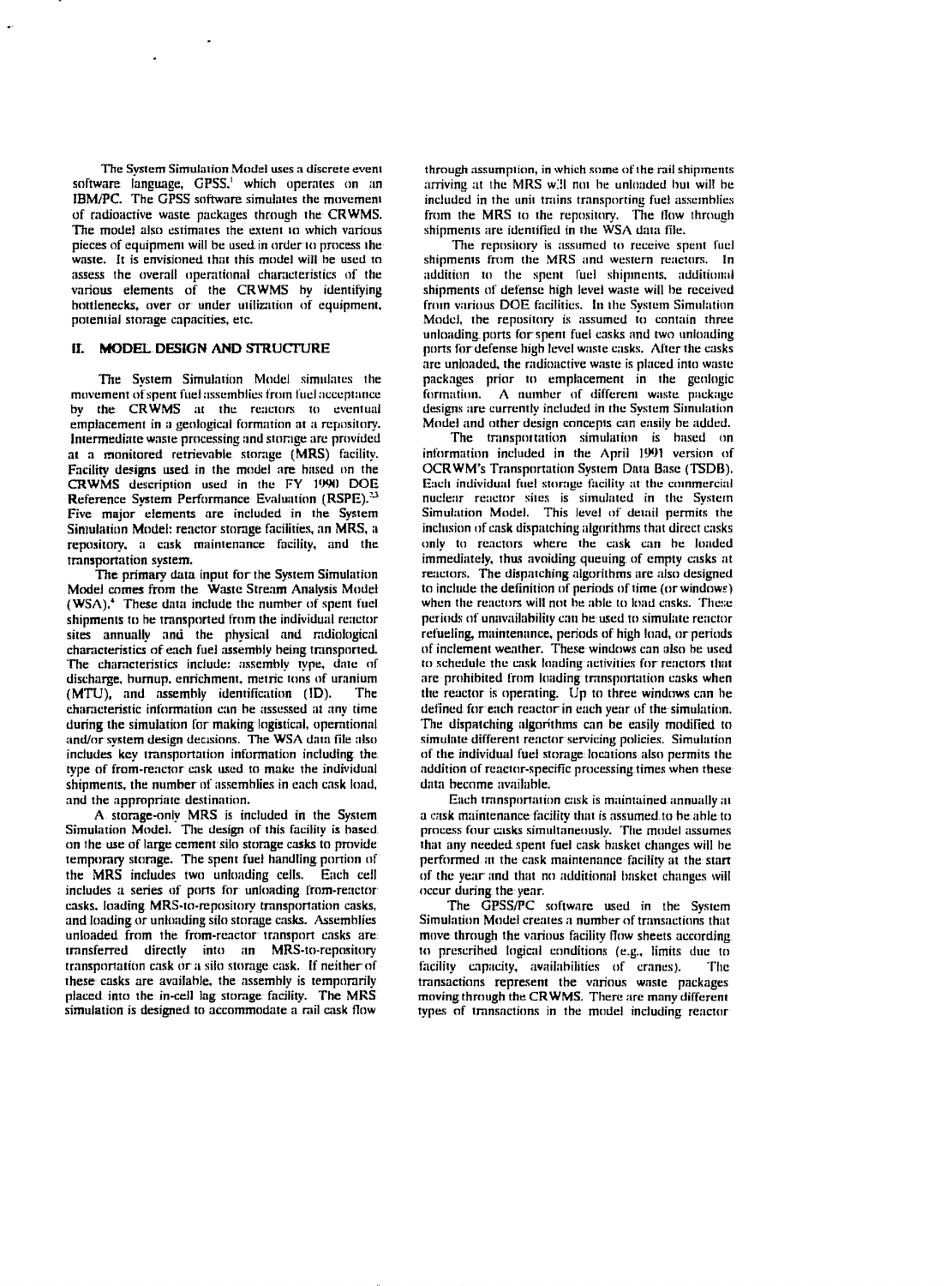casks, individual assemblies. MRS storage casks. MRSto-repnsitory transportation casks, and waste packages. The model allows the different types of transactions to be processed simultaneously, thereby simulating the operational characteristics of the entire CRWMS.

A number of data files identifying the contents (including individual assembly IDs) of each cask, waste package, and lag storage area are generated by the model. Using these assembly IDs. (he program can reference the WSA data file to retrieve the physical and radiological characteristics of each assembly. This information can then be used to make processing or container selection decisions based on fuel characteristics.

The model is designed so that the user can easily change such inputs as number of shifts per day, weekend shutdowns, number of cells or other process equipment, the capacity and/or the number of transportation and storage casks, cask loading windows at reactors, and facility locations. One of the mure useful features of the GPSS software is the ability to define stochastic variables to represent processing times,<br>equipment availability, etc. A wide range of equipment availability, etc. probabilistic distributions, including the normal, lognormal, exponential, and uniform distributions, can be used to describe the variations being considered. The use of stochastic variables permits the user to make a number of parametric runs to estimate overall system performance and system reliability.

#### **III. MODEL** OUTPUT

Three different categories of output are available in the System Simulation Model:

- 1. On-Screen Windows. GPSS/PC has eight interactive windows that allow the user to observe the progression of the simulated conditions as the model runs. These include a facility summary and a storage summary thai show the instantaneous status of each processing and storage facility. The status includes availability, identification of the transaction occupying the facility, and facility usage.
- *2.* Output Files. These files are created during the simulation run and contain a detailed record of cask arrivals at the MRS and the repository and a description of the contents of each cask, storage location, and waste package. Other tiles include the number of casks waiting to he unloaded at the MRS and the repository.
- Standard Statistical Report. This report is created at the end of the run and contains several sections.
	- a) Block Count Lists the cumulative number of transactions that have passed through each process in the model and includes the current inventory of each process.
- b) Facilities Lists the performance data for each facility including number of times used, utilization factor, and. average time of use.
- c) Queues Lists the maximum, minimum, and current number of transactions for each queue. It also shows the average time a transaction had to wait in the queue.

## **IV. MODEL APPLICATIONS**

Two typical applications of the System Simulation Model will be discussed in this paper. The first illustrates how the model can be used to determine the cask tleet size needed to transport spent fuel from the reactorsites to the MRS. The second application shows how the model can be used to examine the operational characteristics of the MRS, including the identification of processing bottlenecks.

## **A. Estimation** of **Gisk** Fleet Size

Calculating the cask tleet size requires an estimate of the amount of time it takes to unload a cask at the MRS or the repository. Cask turnaround time is a function of the cask processing time at the facility pius the time the cask had to wait before the unloading facility became available (queuing time). The System Simulation Model is able to include these details by simulating MRS, repository, and transportation operations simultaneously as discrete, constrained events. The number of from-reactor transport casks waiting to he unloaded at the MRS is shown in Fig. 1. It can be seen from this figure that the size of the queue waiting for entry to one of the MRS unloading cells varies widely during the year, and at times approximately half of the cask fleet was waiting outside of the MRS facility. Typical turnaround times for rail and truck casks are shown in Figs. 2 and 3. In this example, a number of parametric runs were used to determine the size of the cask fleet needed to move approximately 2300 MTU from the reactor sites. This example is based on information extracted from the *\<m\* DOE RSPE.

The results are summarized in Table I. The number of cask loads required to transport the fuel from the reactors are shown in the first row. The succeeding rows of the table show die amount of fuel (expressed as cask loads) scheduled to be accepted but not transported for different cask Heet sizes. For this example, 17 truck casks (7 configured for boiling-water reactor, BWR, fuel and 10 configured for pressurizedwater reactor. PWR. fuel) and 24 rail casks (9 configured for BWR fuel and 15 configured for PWR fuel) are required to meet the desired spent fuel acceptance rate.

The results in Table 1 were compared with the corresponding fleet sizes (7 BWR truck casks, *')* PWR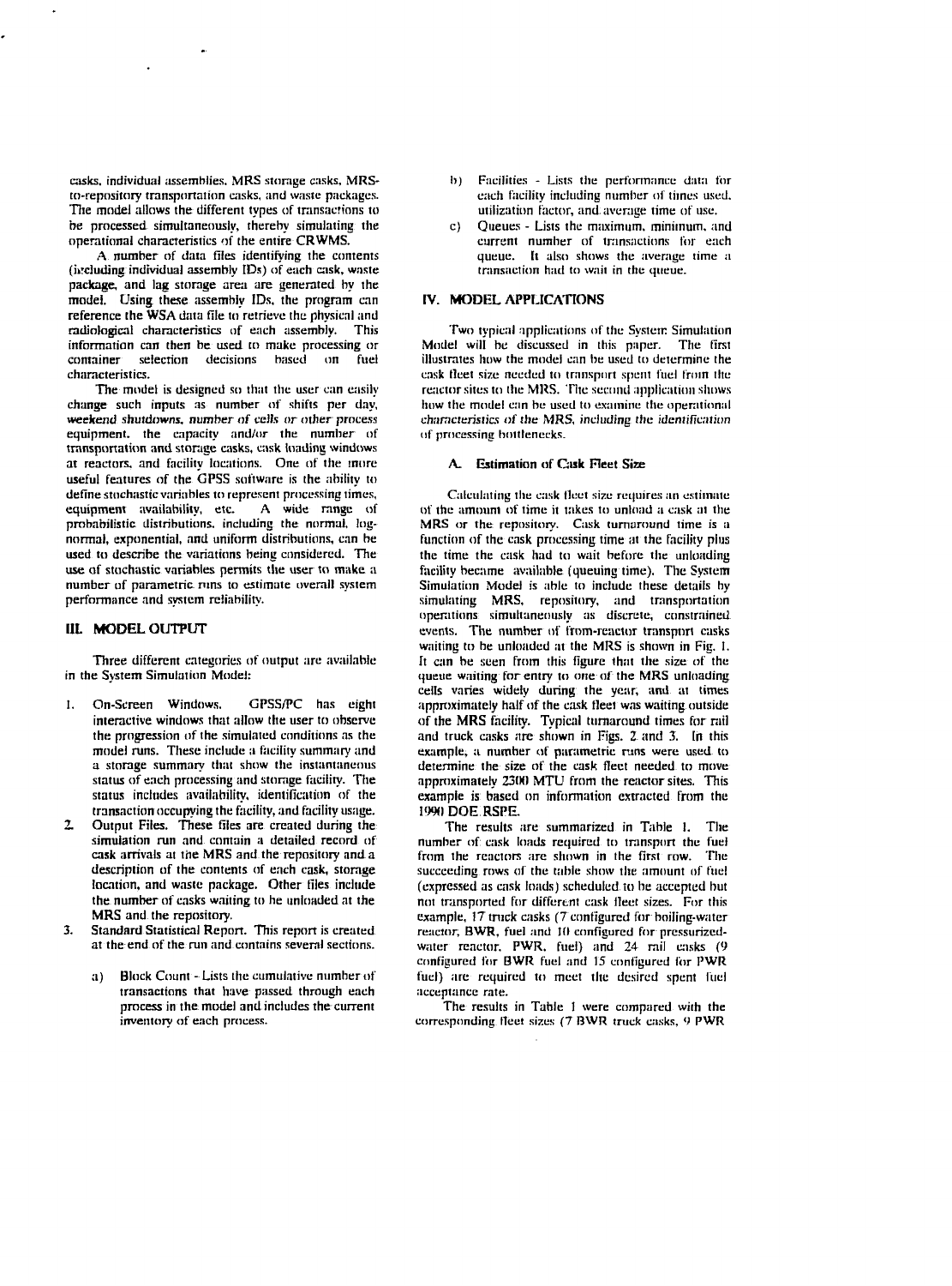

Fig. 1. Number of casks waiting to he unloaded at the monitored retrievable storage.



truck casks, 4 BWR rail casks, and 6 PWR rail casks) estimated using the classical techniques outlined in the TSDB. The two techniques generated nearly identical results for the truck cask fleet size estimates. However.

the longer turnaround times observed for the rail casks, along with the inclusion of at-reactor loading windows and the more accurate simulation of the MRS operating schedule resulted in the Svstem Simulation Model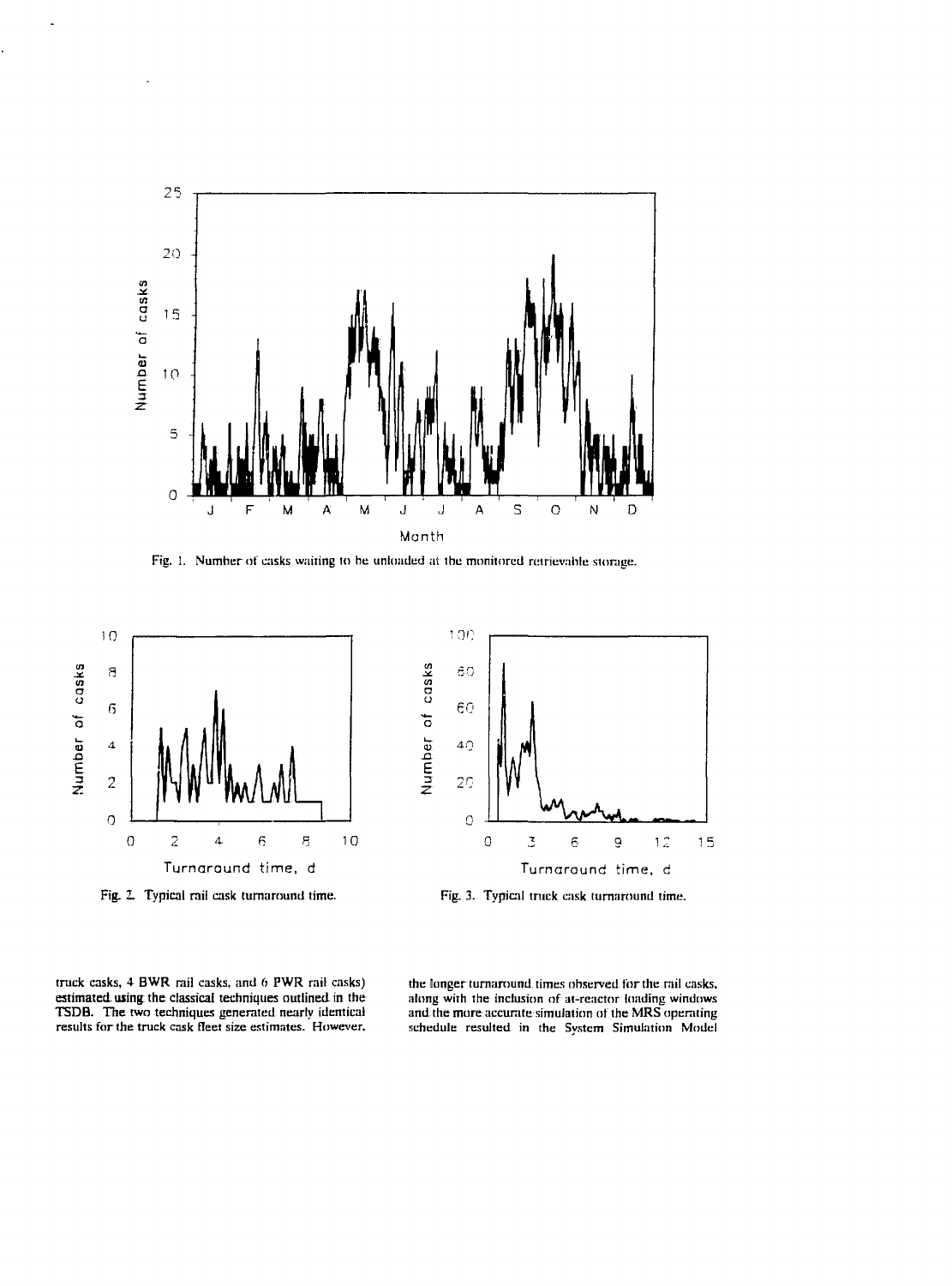|                                                              | <b>BWR</b> Truck | <b>PWR Truck</b> | <b>BWR Rail</b> | <b>PWR Rail</b> |
|--------------------------------------------------------------|------------------|------------------|-----------------|-----------------|
| Number of casks loads to transport<br>approximately 2300 MTU | 368              | 475              | -49             | 93              |
| Cask fleet size, run 1                                       | 5                | x                |                 | 13              |
| Number of casks loads not transported.                       | 30               | 44               | 13              | 27              |
| Cask fleet size, run 2.                                      | 6                | 9                | 8               | 14              |
| Number of cask loads not transported.                        | 8                | 23               |                 |                 |
| Cask fleet size, run 3                                       |                  | ш                | 4               | 15              |
| Number of cask loads not transported                         | 0                | 0                | 0               |                 |

Table 1. Transportation cask fleet system performance analysis

predicting a significantly higher mil cask tleet size, **!. It** should he noted that this particular example did not include random variables to predict processing times and the occurrence of equipment outages. It is anticipated that the cask fleet estimates would he even higher if these effects are included.

#### **B. Operational Characteristics of the MRS**

Two studies illustrating how the System Simulation Model can be used to investigate operational characteristics of the MRS are included in this section. The first study is a throughput analysis, which itemizes the number of spent fuel casks that can be processed at the MRS under different assumptions. The second study illustrates how the System Simulation Model can be used to evaluate different MRS operational strategies.

**1. Throughput Studies.** Annual CRWMS acceptance rates are identified in the 1990 Annual Capacity Report.<sup>5</sup> The acceptance rate starts at a low level in 1998 and eventually increases to 3(HH) MTU/year after the repository has reached its design operating level. The System Simulation Model was used to evaluate whether the MRS design given in Ref. Z would be able to process spent fuel at this level. For the first portion of this evaluation, it was assumed that the MRS would operate 2 shifts per d, 5 d per week. The MRS design contains two unloading cells. For this evaluation, it was assumed that each ceil would be dedicated to the processing of a single fuel type, that is. one cell for BWR fuel and one cell for PWR fuel. The processing time for the cask decontamination process (one of the major steps in the cask unloading process) was represented by the probability distribution shown in Table 2.

This distribution represents the probability of having to repeat the decontamination process in order to meet surface contamination requirements. Other MRS processing times were assumed not to vary (deterministic processing times). Unscheduled in-cell

**Table. 2. Cask decontamination probability** distribution at the monitored retrievable **storage**

| .               |             |  |  |  |
|-----------------|-------------|--|--|--|
| Process time, h | Prohability |  |  |  |
| 1.4             | 0.80        |  |  |  |
| 2.8             | 0.16        |  |  |  |
| 4.2             | 0.032       |  |  |  |
| 5.6             | 0.008       |  |  |  |
|                 |             |  |  |  |

crane outages were simulated by a stochastic outage rate. It was assumed that, on the average, the cranes would have an outage after operating for 1000 h and each outage would require approximately 24 h of repair time. Each of these variables was represented with exponential distributions. The cask arrival rates were designed such that, for each type of cask, there would always be an inventory of casks wailing to be unloaded.

The first throughput test assumed that all deliveries to the MRS would be transported in truck casks. Theoretically, if it is assumed that it takes 20 min to unload an assembly and the unloading crane is being used 100% of the time, the MRS should be able to unload a total of 4456 casks-1371 BWR truck casks and 3085 PWR truck casks—annually. As shown in Table 3, the System Simulation Model predicted that the MRS would be able to unload only 1284 casks--600 BWR truck casks and fi84 PWR truck casks. This results in an annual throughput rate of approximately 212(1 MTU, a rate that is well below the 3000 MTU per year requirement. The lag storage levels showed maximum inventories of 17 BWR assemblies and 4 PWR assemblies.

These low levels indicate that as soon as a cask was moved into an unloading cell, it was immediately able to unload all of its assemblies into a silo storage cask. This conclusion is supported by the reported in-cell crane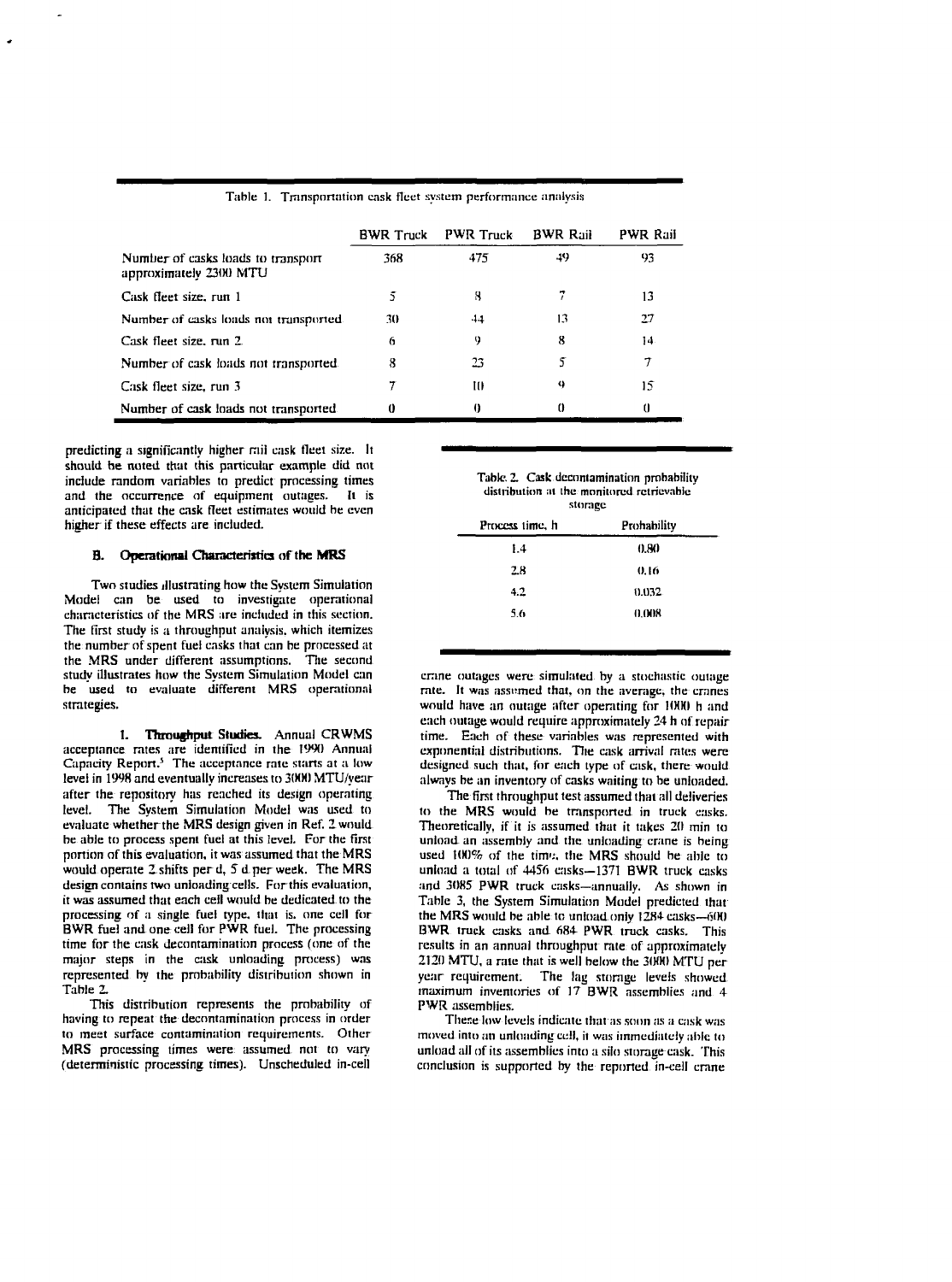usage—73% for the BWR ceil crane, and 54% for the PWR cell crane. The low use levels indicate that the cranes were sitting idle for significant periods of time, which is further evidence that the processes taking place in the cask preparation area are the limiting factor in determining the number of truck casks that can be unloaded.

A second throughput test was designed in which it was assumed that all of the fuel would be delivered in rail casks. In this case, it is theoretically possible to unload a total of 824- casks—237 BWR rail casks and 587 PWR rail casks—annually. However, the maximum MRS unloading rate observed was a total of 501 casks—18fi **BWR** rail casks and 315 **PWR** rail casks. This results in a projected annual throughput rate of approximately 4600 MTU.

While this projected rate is above the 3000 MTU design acceptance rate level, it is still well below the theoretical maximum. In this ran. both the BWR and **PWR** in-ceil lag storage facilities were completely full more than  $95\%$  of the time causing the unloading activities to he suspended while a filled silo storage cask is moved out of the cell and replaced with an empty cask. The rate at which the silo storage casks can be moved in and out of the ceil limits the number of rail casks that can be handled. Increasing the lag storage capacities would not have an appreciable effect on the system throughput.

A third test assumed mixed rail and truck deliveries, with approximately 60% of the spent fuel assemblies being transported in rail casks. Under these conditions, the MRS would be able to process a total of 1023 casks—820 truck casks and 203 rail casks. This results in an projected annual throughput rate of approximately 3225 MTU/year. Even though most of the fuel is delivered in rail casks, approximately 80% of the casks being processed are track casks. Therefore, the operational characteristics of this run are similar to the first run. in which all of the fuel was delivered in truck casks.

The first three scenarios, which are summarized in the top three rows of Table 3, demonstrate that a twoshift operation at the MRS could not consistently process 3000 MTU annually, when only two operational parameters (cask decontamination time and in-cell outages) were modeled stochastically. Otherwise, the data in Table 3 represent ideal conditions with a constant supply of casks on hand waiting to be unloaded. This will not be the case in the real world.

The corresponding throughput data obtained when the MRS is assumed to be operated for three shifts are also shown in Table 3. These scenarios indicate that three-shift operation can increase the MRS throughput, although it is still well below the theoretical maximum.

2. **Operating Strategy.** A number of operational strategies wiil need to be evaluated during the design of the MRS. One of these involves the use of the unloading cells. Each of the MRS fuel handling cells can be dedicated to processing a single type of fuel, one cell for BWR fael and the other cell for PWR fuel; or the cells can be operated as dual purpose cells, where either type of fuel can be processed in each cell.

There are advantages and disadvantages associated with each of these strategies. Dedicated cells simplify operational decisions and minimize in-cell lag storage requirements. The problem with dedicated cells occurs when there is a predominance of one type of fuel being processed at the MRS. In this case, one cell will be heavily utilized while the other cell will have periods of idle time. The alternative strategy of using the unloading cells to process either type of fuel complicates the operational decisions and significantly increases the lag storage requirements. However, the advantage of this strategy is levelling activity when there are a large number of casks of one fuel type waiting to be unloaded. Also, in the event of an extended cell outage, the dual processing strategy would permit the MRS to maintain operation.

|                      |                           |               |                    | Table 3. Monitored retrievable storage throughput analysis |              |
|----------------------|---------------------------|---------------|--------------------|------------------------------------------------------------|--------------|
|                      | Number of casks unloaded. |               |                    |                                                            |              |
| Run                  | BWR<br>truck              | PWR.<br>truck | <b>BWR</b><br>rail | PWR<br>rnil                                                | Total<br>MTU |
| 2 shift/truck only   | 600                       | 684           | ÷                  | -                                                          | 2120         |
| 2 shift/rail only    |                           | ۰             | 186                | 315                                                        | 4600         |
| 2 shift/rail & truck | 345                       | 475           | 85                 | 118                                                        | 3225         |
| 3 shift/truck only   | 887                       | 1037          | ٠                  |                                                            | 3175         |
| 3 shift/rail only    |                           |               | 269                | 467                                                        | 6850         |
| 3 shift/rail & truck | 518                       | 712           | 128                | 177                                                        | <b>4860</b>  |

- means not applicable.